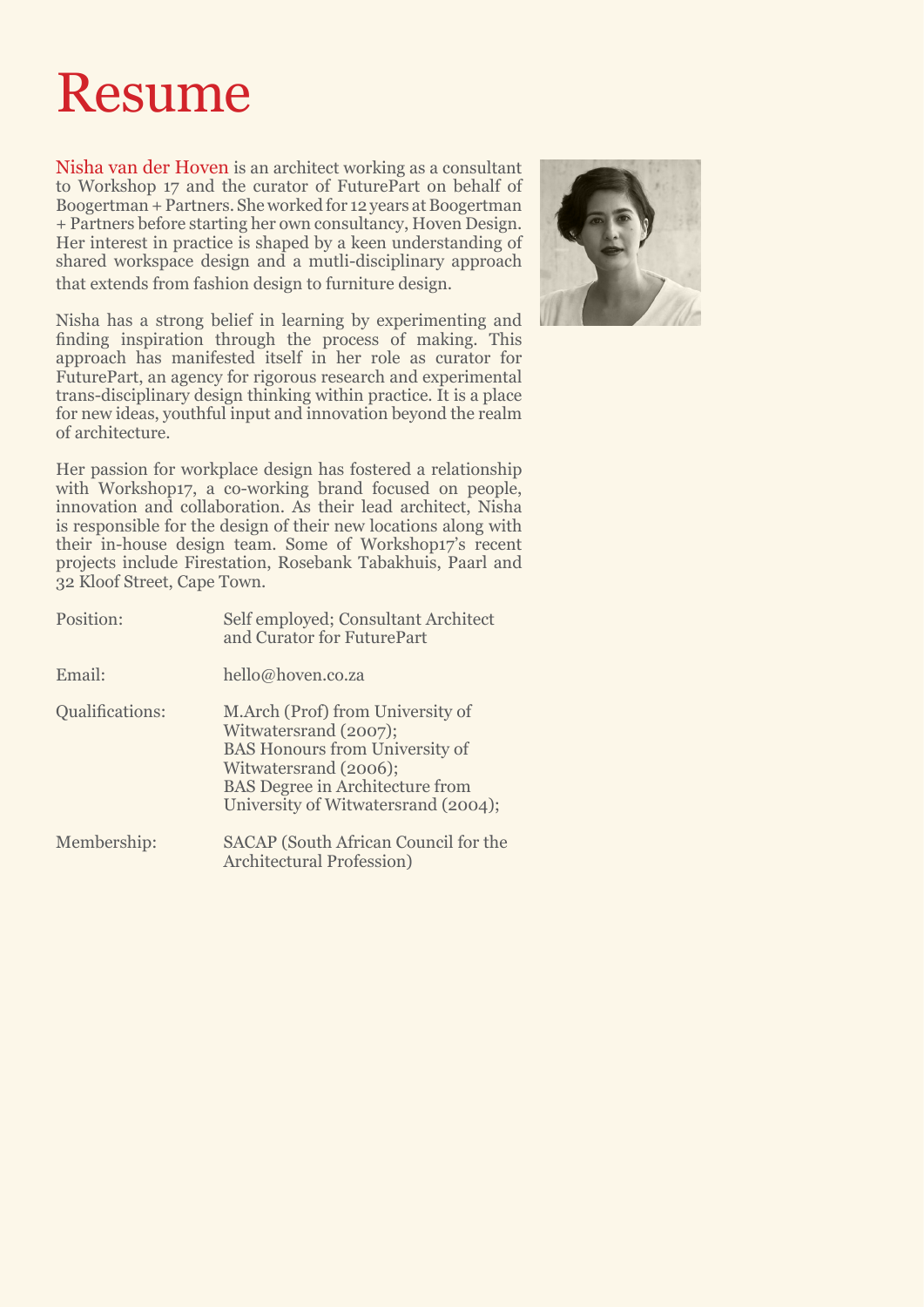## Career Highlights 2019 - Present:

| $\bullet$ | Material Futures Interview by Big Circle Studios<br>READ MORE                                                                     | - July 2020  |
|-----------|-----------------------------------------------------------------------------------------------------------------------------------|--------------|
| $\bullet$ | Earthworks Magazine Interview: Thought Leadership Article                                                                         | - June 2020  |
| $\bullet$ | Featured in Wanted Magazine - Names to know<br>Read more                                                                          | - Apr 2020   |
| $\bullet$ | FuturePart featured in the Future Thinking Category<br>as part of the V&A Waterfront '100 Beautiful Things' Campaign<br>Read more | - Apr 2020   |
| $\bullet$ | Interview on ENCA about shared workspace as part of our future economy<br>Read more                                               | - Apr 2020   |
| $\bullet$ | Curator for InCommon exhibition at Wits University<br>Read more                                                                   | - Feb 2020   |
|           | <b>Initiator of PMPS Academic Research Paper</b>                                                                                  | - Jan 2019   |
| $\bullet$ | Contributor to thought leadership article for Impact Magazine<br>relating to Future Cities.<br>Read more                          | $-$ Oct 2019 |
| $\bullet$ | Shortlisted for the Best Use of Video category in 2019<br>Archiboo Web Awards in London for the FuturePart<br>The MARC film.      |              |
|           | Read more                                                                                                                         | - Sep 2019   |
| $\bullet$ | Industry Talk Speaker at 100% Design South Africa<br>Read more                                                                    | - Aug 2019   |
| $\bullet$ | Loeries 2019 Judge for Design<br>Read more                                                                                        | - Aug 2019   |
| $\bullet$ | <b>Curator for the Launch of FuturePart</b><br>Read more                                                                          | - Apr 2019   |